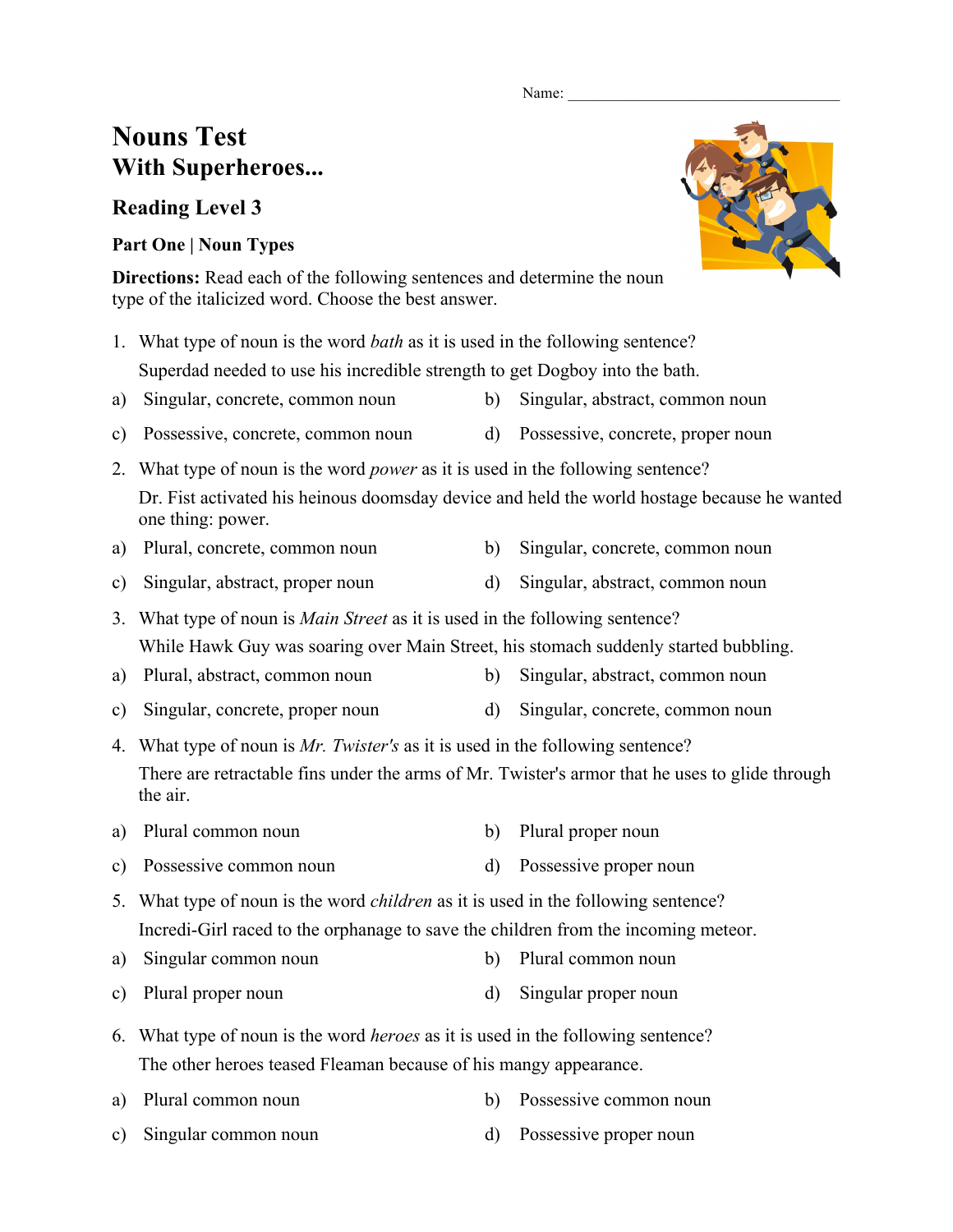- 7. What type of noun is the word *ability* as it is used in the following sentence? Superdad has the amazing ability to nap at any time during the day.
- a) Singular concrete noun b) Plural abstract noun
- c) Singular abstract noun d) Possessive concrete noun
- 8. What type of noun is the word *cousins* as it is used in the following sentence? Some people find it hard to believe that Dogboy and Incredi-Girl are cousins.
- a) Possessive common noun b) Plural common noun
- c) Plural proper noun d) Possessive proper noun
- 9. What type of noun is *World Science Institute* as it is used in the following sentence? Dr. Fist was kicked out of the World Science Institute for conducting forbidden experiments.
- a) Possessive proper noun b) Singular common noun
- c) Possessive common noun d) Singular proper noun

10. What type of noun is the word *Dogboy's* as it is used in the following sentence? Fleaman wanted to wear Dogboy's cape, but Dogboy was understandably apprehensive about lending it to his mangy pal.

- a) Possessive common noun b) Plural common noun
- c) Plural proper noun d) Possessive proper noun

#### **Part Two | Fill in the Blank**

**Directions:** Choose the answer that best completes the sentences. Circle your response.

- 11. Fleaman snuck into \_\_\_\_\_\_\_\_\_ laboratory and overheard him discussing his plot for world domination.
- a) Dr. Fist b) Dr. Fists
- c) Dr. Fist's d) Dr. Fists's
- 12. Incredi-Girl looked beyond the school with her x-ray vision when she was **bored**
- a) walls b) walls's
- c) wall's d)
- 13. When Judo Mom is not fighting crime, she works for biggest accounting firm.
- a) chicago's b) Chicagos
- c) Chicago's d) Chicagoes
- 
- 
- 

- 
-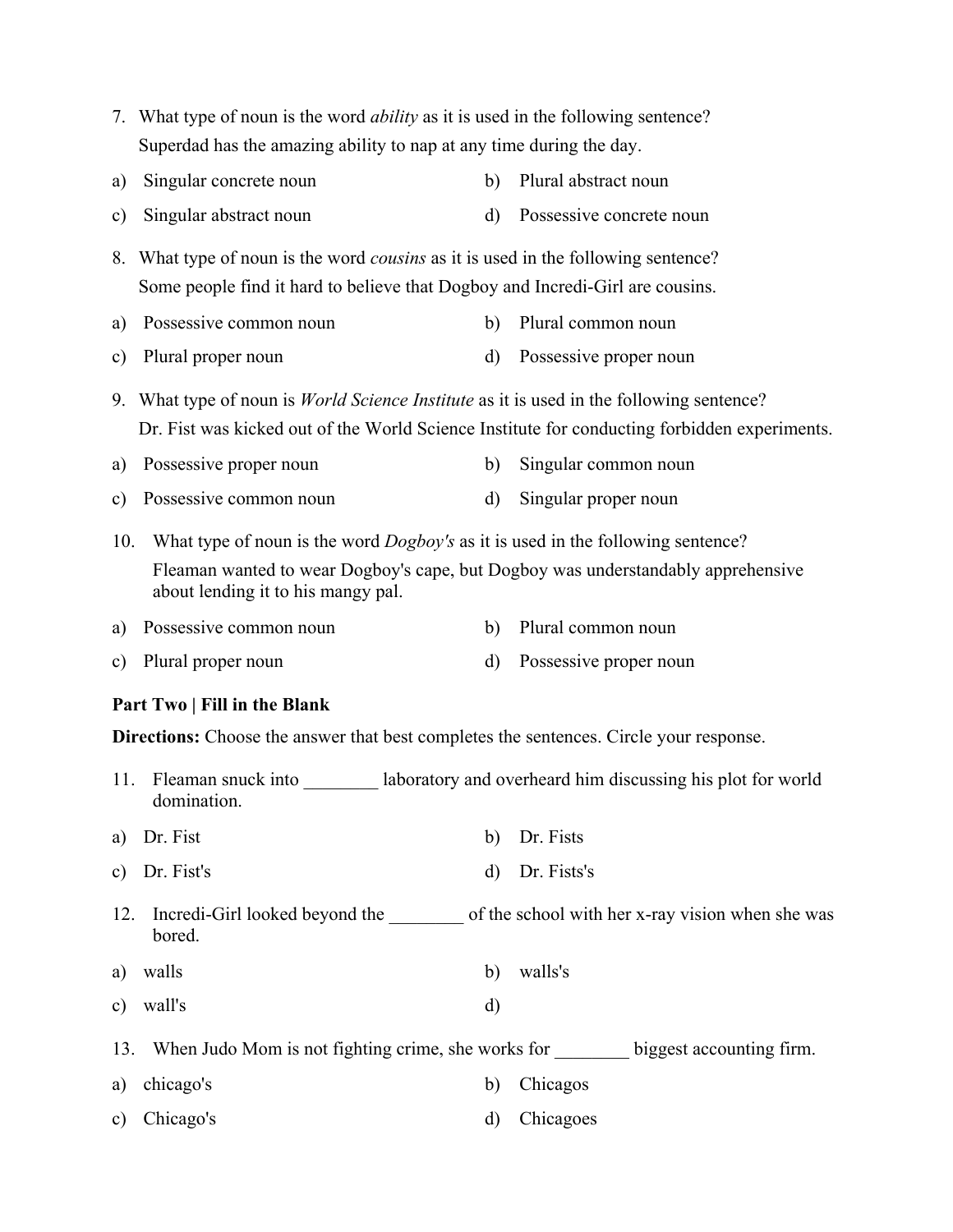| 14.           | time choosing.                                                                                                                             |              | There were so many different __________ in Sweet Tooth's store that Incredi-Girl had a hard |  |  |
|---------------|--------------------------------------------------------------------------------------------------------------------------------------------|--------------|---------------------------------------------------------------------------------------------|--|--|
| a)            | candys                                                                                                                                     | b)           | candies                                                                                     |  |  |
| c)            | candy's                                                                                                                                    | d)           | candys'                                                                                     |  |  |
| 15.           | Dr. Fist is a master of all sciences, but he is particularly interested in                                                                 |              |                                                                                             |  |  |
| a)            | Earth Science                                                                                                                              | b)           | earth science                                                                               |  |  |
| $\mathbf{c})$ | earth Science                                                                                                                              | $\mathbf{d}$ | Earth science                                                                               |  |  |
| 16.           | Freedom Fort.                                                                                                                              |              | Incredi-Girl had never thought to invite Dog Boy or Fleaman to her many _________ at the    |  |  |
| a)            | partys                                                                                                                                     | b)           | parties                                                                                     |  |  |
| c)            | party's                                                                                                                                    | $\mathbf{d}$ | parties'                                                                                    |  |  |
| 17.           | Fleaman and Dogboy had reservations at ________, their favorite place to eat.                                                              |              |                                                                                             |  |  |
| a)            | <b>Sweet Tooths Candy Emporium</b>                                                                                                         | b)           | Sweet tooth's candy emporium                                                                |  |  |
| $\mathbf{c})$ | sweet toothes candy emporium                                                                                                               | d)           | <b>Sweet Tooth's Candy Emporium</b>                                                         |  |  |
| 18.           | had buried and forgotten.                                                                                                                  |              | Dog Boy did not like studying ________ because it reminded him of all of the bones that he  |  |  |
| a)            | American history                                                                                                                           | b)           | <b>American History</b>                                                                     |  |  |
| $\mathbf{c})$ | american history                                                                                                                           | $\rm d$      | american History                                                                            |  |  |
| 19.           | Dr. Fist's conducts his evil experiments in his secret laboratory deep under the<br>crust.                                                 |              |                                                                                             |  |  |
| a)            | Earths                                                                                                                                     | b)           | earths                                                                                      |  |  |
| $\mathbf{c})$ | Earth's                                                                                                                                    | d)           | earth's                                                                                     |  |  |
| 20.           | Some people are surprised to learn that Mr. Twister can speak many languages including<br>but he also shoots tornadoes out of his fingers. |              |                                                                                             |  |  |
| a)            | spanish                                                                                                                                    | b)           | Spanish                                                                                     |  |  |
| c)            | Spanish's                                                                                                                                  | d)           | spanishes                                                                                   |  |  |
| 21.           | When Incredi-Girl learned that Dr. Fist was plotting to steal her, she assembled<br>the Friendship Squad.                                  |              |                                                                                             |  |  |
| a)            | Science book                                                                                                                               | b)           | science Book                                                                                |  |  |
| C)            | Science Book                                                                                                                               | d)           | science book                                                                                |  |  |
|               |                                                                                                                                            |              |                                                                                             |  |  |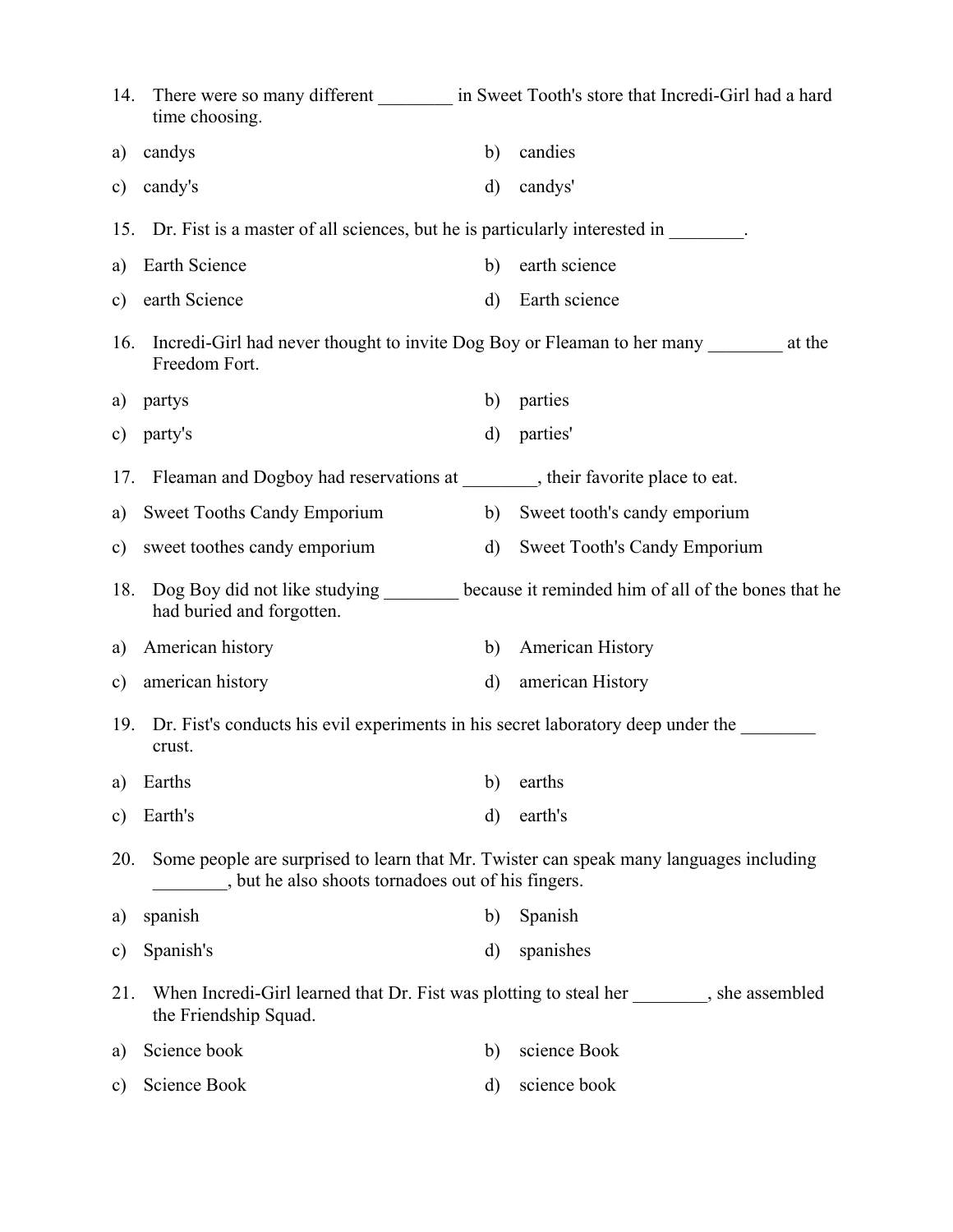| 22.           | Hawk Guy doesn't like eating at due to concerns of cannibalism.                                                                  |              |                                       |  |  |
|---------------|----------------------------------------------------------------------------------------------------------------------------------|--------------|---------------------------------------|--|--|
| a)            | Restaurants that Serve Chicken                                                                                                   | b)           | restaurants that serve Chicken        |  |  |
| c)            | Restaurants that serve chicken                                                                                                   | $\mathbf{d}$ | restaurants that serve chicken        |  |  |
| 23.           | Dog Boy doesn't like to go to _______ because of his thousands of annoying younger<br>brothers and sisters.                      |              |                                       |  |  |
| a)            | Fleamans house                                                                                                                   | b)           | Fleaman's House                       |  |  |
| $\mathbf{c})$ | Fleaman's house                                                                                                                  | d)           | <b>Fleamans House</b>                 |  |  |
| 24.           | The other students thought it was hilarious when the teacher mixed up names.                                                     |              |                                       |  |  |
| a)            | Fleaman's and Leafman's                                                                                                          | b)           | Fleaman and Leafman's                 |  |  |
| c)            | Fleamans and Leafmans                                                                                                            | $\rm d$      | Fleaman's and Leafmans                |  |  |
| 25.           | Some people are surprised to learn that Incredi-Girl is the daughter of ________.                                                |              |                                       |  |  |
| a)            | Judo Mom and Superdad                                                                                                            | b)           | Judo Mom and Superdad's               |  |  |
| c)            | Judo Moms and Superdads                                                                                                          | d)           | Judo Mom's and Superdad's             |  |  |
| 26.           | Dr. Fist dispatched his robotic insects to monitor ___________ whereabouts.                                                      |              |                                       |  |  |
| a)            | Dog Boy and Fleamans                                                                                                             | b)           | Dog Boy and Fleaman's                 |  |  |
| $\mathbf{c})$ | Dog Boys and Fleamans                                                                                                            | d)           | Dog Boy's and Fleaman's               |  |  |
| 27.           | Hawk Man flew over the gaping ___________ and watched it pour into the Mississippi.                                              |              |                                       |  |  |
| a)            | mouth of the Ohio River                                                                                                          | b)           | Mouth Of The Ohio River               |  |  |
| $\mathbf{c})$ | Mouth of the Ohio River                                                                                                          | d)           | mouth of the Ohio river               |  |  |
| 28.           | Incredi-Girl is an avid reader of short stories, so we did not take it lightly when she told us<br>how much she liked _________. |              |                                       |  |  |
| a)            | "The gift of the magi" by o. henry                                                                                               | b)           | "The gift of the magi" by O. Henry    |  |  |
| $\mathbf{c})$ | "The gift of the Magi" by O. Henry                                                                                               | $\mathbf{d}$ | "The Gift of the Magi" by O. Henry    |  |  |
| 29.           | Sweet Tooth arranged the items in the display case of his candy store while<br>played in the background.                         |              |                                       |  |  |
| a)            | "The Candy Man" by Sammy Davis Jr.                                                                                               |              | b) "The candy man" by Sammy Davis Jr. |  |  |
| $\mathbf{c})$ | "The Candy Man" by Sammy Davis jr.                                                                                               | d)           | "the candy man" by Sammy Davis Jr.    |  |  |
| 30.           | Though often ridiculed for having food stains on his shirt, Superdad is one of this<br>greatest heroes.                          |              |                                       |  |  |
| a)            | citys                                                                                                                            | b)           | cities                                |  |  |
| $\mathbf{c})$ | city's                                                                                                                           | d)           | Cities                                |  |  |